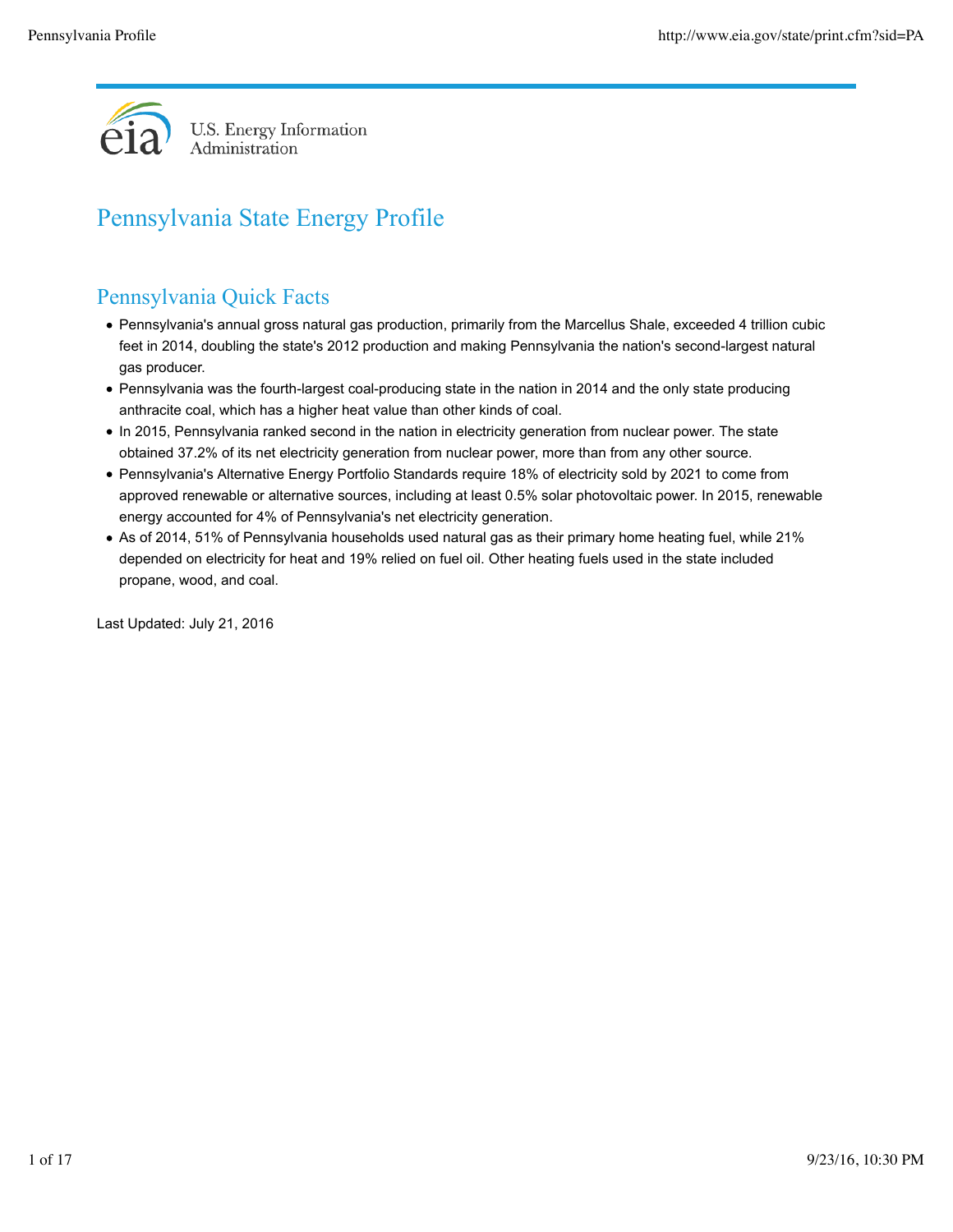

## **Pennsylvania Energy Consumption Estimates, 2014**

Source: Energy Information Administration, State Energy Data System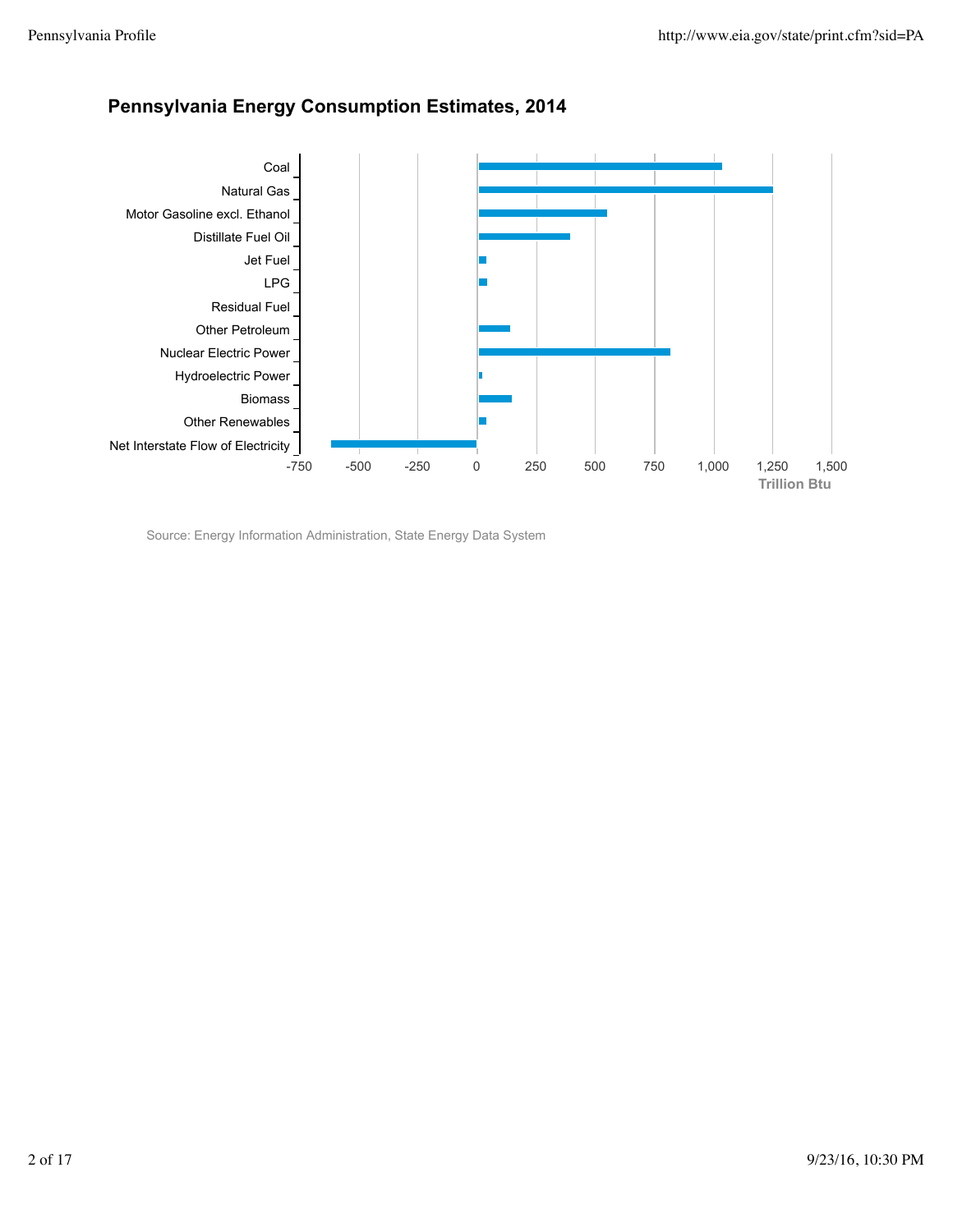## Data

**Last Update:** September 15, 2016 | **Next Update:** October 20, 2016

### **Energy Indicators**

| Demography                                                | Pennsylvania            | Share of U.S.    | <b>Period</b> |
|-----------------------------------------------------------|-------------------------|------------------|---------------|
| Population                                                | 12.8 million            | 4.0%             | 2014          |
| Civilian Labor Force                                      | 6.5 million             | 4.1%             | Jul-16        |
| <b>Economy</b>                                            | Pennsylvania            | U.S. Rank        | <b>Period</b> |
| <b>Gross Domestic</b><br>Product                          | \$689.2 billion         | 6                | 2015          |
| Gross Domestic<br>Product for the<br>Manufacturing Sector | \$85,125 million        | 8                | 2015          |
| Per Capita Personal<br>Income                             | \$49,180                | 18               | 2015          |
| Vehicle Miles Traveled                                    | 99,882 million miles    | 9                | 2014          |
| Land in Farms                                             | 7.7 million acres       | 35               | 2012          |
| <b>Climate</b>                                            | Pennsylvania            | <b>U.S. Rank</b> | <b>Period</b> |
| Average Temperature                                       | 49.4 degrees Fahrenheit | 33               | 2015          |
| Precipitation                                             | 43.2 inches             | 23               | 2015          |

### **Prices**

| <b>Petroleum</b>                             | Pennsylvania            | U.S. Average            | <b>Period</b> | find more |
|----------------------------------------------|-------------------------|-------------------------|---------------|-----------|
| Domestic Crude Oil<br><b>First Purchase</b>  | \$43.94 /barrel         | \$43.96 /barrel         | Jun-16        |           |
| <b>Natural Gas</b>                           | Pennsylvania            | U.S. Average            | Period        | find more |
| <b>City Gate</b>                             | \$6.10 /thousand cu ft  | \$3.91 /thousand cu ft  | Jun-16        | find more |
| Residential                                  | \$15.62 /thousand cu ft | \$14.49 /thousand cu ft | Jun-16.       | find more |
| Coal                                         | Pennsylvania            | U.S. Average            | <b>Period</b> | find more |
| <b>Average Sales Price</b>                   | \$61.82 / short ton     | \$34.83 /short ton      | 2014          |           |
| Delivered to Electric<br><b>Power Sector</b> | \$1.79 / million Btu    | \$2.09 /million Btu     | $Jun-16$      |           |
| <b>Electricity</b>                           | Pennsylvania            | U.S. Average            | <b>Period</b> | find more |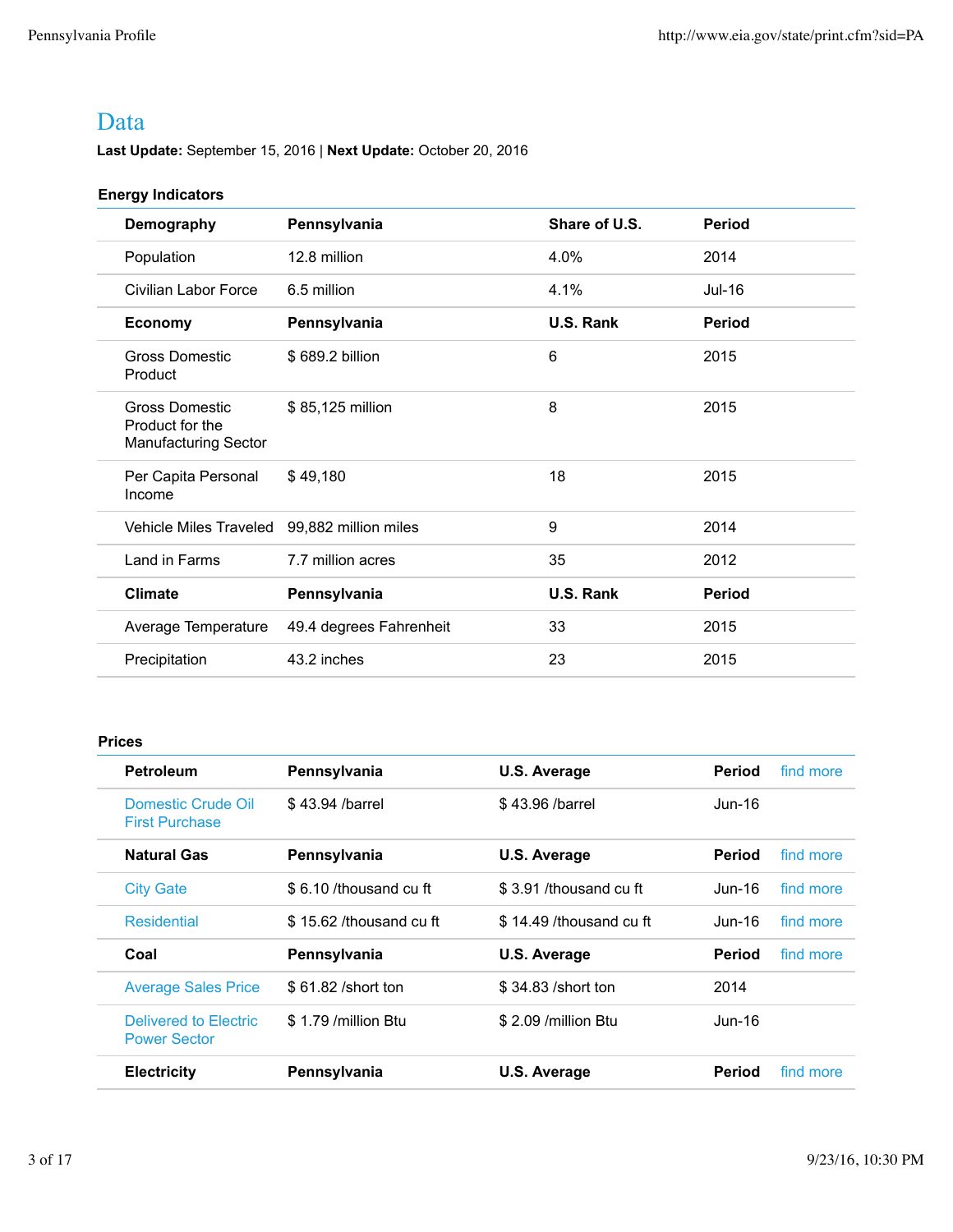### **Prices**

| Residential | 14.03 cents/kWh | 12.73 cents/kWh | find more<br>.Jun-16 |
|-------------|-----------------|-----------------|----------------------|
| Commercial  | 9.12 cents/kWh  | 10.58 cents/kWh | Jun-16 find more     |
| Industrial  | 6.82 cents/kWh  | 7.03 cents/kWh  | find more<br>.Jun-16 |

### **Reserves & Supply**

| <b>Reserves</b>                                                                    | Pennsylvania                 | Share of U.S. | <b>Period</b> | find more |
|------------------------------------------------------------------------------------|------------------------------|---------------|---------------|-----------|
| Crude Oil (as of Dec.<br>31)                                                       | 22 million barrels           | 0.1%          | 2014          | find more |
| Dry Natural Gas (as of<br>Dec. 31)                                                 | 59,873 billion cu ft         | 16.2%         | 2014          | find more |
| <b>Expected Future</b><br><b>Production of Natural</b><br><b>Gas Plant Liquids</b> | 398 million barrels          | 2.6%          | 2014          | find more |
| Recoverable Coal at<br><b>Producing Mines</b>                                      | 1,256 million short tons     | 6.5%          | 2014          | find more |
| <b>Rotary Rigs &amp; Wells</b>                                                     | Pennsylvania                 | Share of U.S. | <b>Period</b> | find more |
| Rotary Rigs in<br>Operation                                                        | 56 rigs                      | 3.0%          | 2014          |           |
| <b>Natural Gas Producing</b><br><b>Wells</b>                                       | 70.400 wells                 | 13.7%         | 2014          | find more |
| <b>Production</b>                                                                  | Pennsylvania                 | Share of U.S. | <b>Period</b> | find more |
|                                                                                    |                              |               |               | find more |
| <b>Total Energy</b>                                                                | 7,087 trillion Btu           | 8.1%          | 2014          |           |
| <b>Crude Oil</b>                                                                   | 476 thousand barrels         | 0.2%          | Jun-16        | find more |
| Natural Gas - Marketed 4,214,643 million cu ft                                     |                              | 15.4%         | 2014          | find more |
| Coal                                                                               | 60,910 thousand short tons   | 6.1%          | 2014          | find more |
| Capacity                                                                           | Pennsylvania                 | Share of U.S. | <b>Period</b> |           |
| <b>Crude Oil Refinery</b><br>Capacity (as of Jan. 1)                               | 596,000 barrels/calendar day | 3.3%          | 2015          |           |
| Electric Power Industry 42,775 MW<br><b>Net Summer Capacity</b>                    |                              | 4.0%          | Jun-16        |           |
| <b>Total Utility-Scale Net Pennsylvania</b><br><b>Electricity Generation</b>       |                              | Share of U.S. | Period        | find more |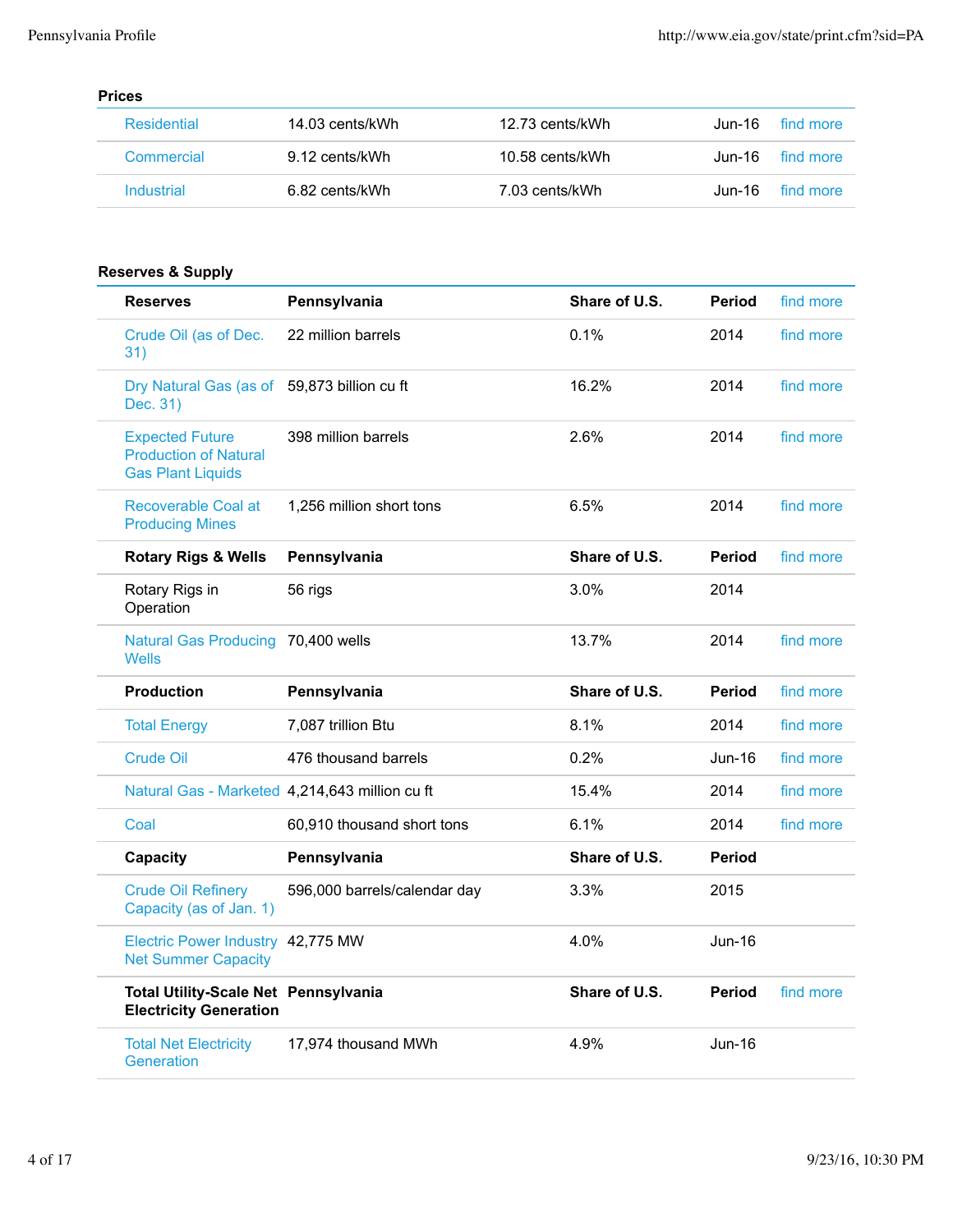| <b>Utility-Scale Net</b><br><b>Electricity Generation</b><br>(share of total) | Pennsylvania                                                                                                                                                                                                                            | <b>U.S. Average</b>                                                                                                                    | <b>Period</b> |           |
|-------------------------------------------------------------------------------|-----------------------------------------------------------------------------------------------------------------------------------------------------------------------------------------------------------------------------------------|----------------------------------------------------------------------------------------------------------------------------------------|---------------|-----------|
| <b>Petroleum-Fired</b>                                                        | 0.1%                                                                                                                                                                                                                                    | 0.3%                                                                                                                                   | Jun-16        | find more |
| <b>Natural Gas-Fired</b>                                                      | 34.7 %                                                                                                                                                                                                                                  | 35.9%                                                                                                                                  | Jun-16        | find more |
| <b>Coal-Fired</b>                                                             | 26.1%                                                                                                                                                                                                                                   | 31.5 %                                                                                                                                 | Jun-16        | find more |
| <b>Nuclear</b>                                                                | 35.5 %                                                                                                                                                                                                                                  | 18.2 %                                                                                                                                 | Jun-16        | find more |
| <b>Renewables</b>                                                             | 3.1%                                                                                                                                                                                                                                    | 13.4 %                                                                                                                                 | $Jun-16$      |           |
| <b>Stocks</b>                                                                 | Pennsylvania                                                                                                                                                                                                                            | Share of U.S.                                                                                                                          | <b>Period</b> | find more |
| <b>Motor Gasoline</b><br>(Excludes Pipelines)                                 | 24 thousand barrels                                                                                                                                                                                                                     | 0.1%                                                                                                                                   | <b>Jun-16</b> |           |
| <b>Distillate Fuel Oil</b><br>(Excludes Pipelines)                            | 4,661 thousand barrels                                                                                                                                                                                                                  | 3.9%                                                                                                                                   | Jun-16        | find more |
| <b>Natural Gas in</b><br><b>Underground Storage</b>                           | 623,378 million cu ft                                                                                                                                                                                                                   | 8.2%                                                                                                                                   | Jun-16        | find more |
| <b>Petroleum Stocks at</b><br><b>Electric Power</b><br><b>Producers</b>       | 1,298 thousand barrels                                                                                                                                                                                                                  | 4.1%                                                                                                                                   | Jun-16        | find more |
| <b>Coal Stocks at Electric</b><br><b>Power Producers</b>                      | W                                                                                                                                                                                                                                       | W                                                                                                                                      | Jun-16        | find more |
| <b>Production Facilities</b>                                                  | Pennsylvania                                                                                                                                                                                                                            |                                                                                                                                        |               |           |
| <b>Major Coal Mines</b>                                                       | Bailey Mine / Consol Pennsylvania Coal Company, Enlow Fork Mine /<br>Consol Pennsylvania Coal Company, Cumberland Mine / Cumberland<br>Coal Resources LP, Blacksville No 2 / Consolidation Coal Company                                 |                                                                                                                                        |               | find more |
| <b>Petroleum Refineries</b>                                                   |                                                                                                                                                                                                                                         | American Refining Group (Bradford), Philadelphia Energy Solutions<br>(Philadelphia), United Refining (Warren), Monroe Energy (Trainer) |               |           |
| <b>Major Non-Nuclear</b><br><b>Electricity Generating</b><br><b>Plants</b>    | Bruce Mansfield (FirstEnergy Generation Corp); Homer City Station<br>(Midwest Generations EME LLC) ; Keystone (RRI Energy NE<br>Management Co) ; Conemaugh (RRI Energy NE Management Co) ; PPL<br>Martins Creek (PPL Martins Creek LLC) |                                                                                                                                        |               |           |
| <b>Nuclear Power Plants</b>                                                   | PPL Susquehanna (PPL Susquehanna LLC), Limerick (Exelon<br>Generation Co LLC), Peach Bottom (Exelon Generation Co LLC), Beaver<br>Valley (FirstEnergy Nuclear Operating Company), Three Mile Island<br>(AmerGen Energy Co LLC)          |                                                                                                                                        |               | find more |

### **Reserves & Supply**

### **Distribution & Marketing**

| Distribution Centers Pennsylvania |  |
|-----------------------------------|--|
|-----------------------------------|--|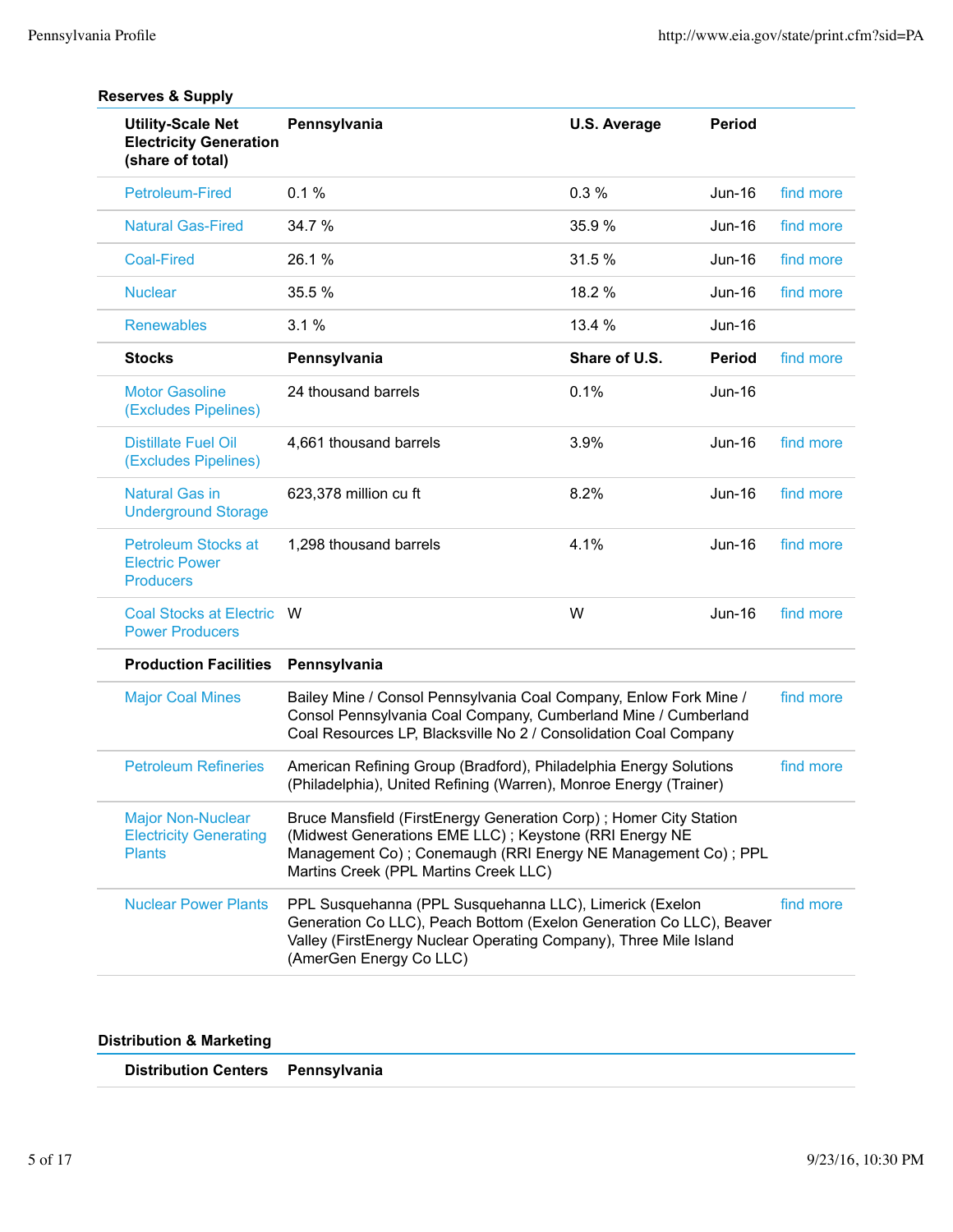| <b>Petroleum Ports</b>                   | Philadelphia, Marcus Hook, Pittsburgh.         |                                                                                                                                                                                                                                                                                                                                        |               | find more |
|------------------------------------------|------------------------------------------------|----------------------------------------------------------------------------------------------------------------------------------------------------------------------------------------------------------------------------------------------------------------------------------------------------------------------------------------|---------------|-----------|
| <b>Natural Gas Market</b><br><b>Hubs</b> | Dominion Hub (Market Center)                   |                                                                                                                                                                                                                                                                                                                                        |               |           |
| <b>Major Pipelines</b>                   | Pennsylvania                                   |                                                                                                                                                                                                                                                                                                                                        |               | find more |
| Crude Oil                                | Enbridge                                       |                                                                                                                                                                                                                                                                                                                                        |               |           |
| <b>Petroleum Product</b>                 | partners                                       | Enterprise, Colonial Pipeline, Marathon Pipeline, Sunoco, Buckeye                                                                                                                                                                                                                                                                      |               |           |
| Natural Gas Liquids                      | <b>Buckeye Partners, Enterprise Products</b>   |                                                                                                                                                                                                                                                                                                                                        |               |           |
| Interstate Natural Gas<br>Pipelines      | Transmission LP, Transcontinental Gas Pipeline | Blacksville Oil and Gas Company, Central New York Oil and Gas<br>Company, Columbia Gas Transmission Corporation, Dominion<br>Transmission Inc, Eastern Shore Natural Gas Company, Empire Pipeline,<br>Equitrans LP, National Fuel Gas Supply Corporation, Pike County Ligh<br>and Power, Tennessee Gas Pipeline Company, Texas Eastern |               |           |
| <b>Fueling Stations</b>                  | Pennsylvania                                   | Share of U.S.                                                                                                                                                                                                                                                                                                                          | <b>Period</b> |           |
| <b>Motor Gasoline</b>                    | 3,842 stations                                 | 3.4%                                                                                                                                                                                                                                                                                                                                   | 2014          |           |
| Liquefied Petroleum<br>Gases             | 108 stations                                   | 2.8%                                                                                                                                                                                                                                                                                                                                   | 2016          |           |
| Electricity                              | 288 stations                                   | 1.9%                                                                                                                                                                                                                                                                                                                                   | 2016          |           |
|                                          |                                                |                                                                                                                                                                                                                                                                                                                                        |               |           |
| Ethanol                                  | 43 stations                                    | 1.4%                                                                                                                                                                                                                                                                                                                                   | 2016          |           |

### **Distribution & Marketing**

### **Consumption & Expenditures**

| <b>Summary</b>                          | Pennsylvania       | U.S. Rank     | <b>Period</b> |           |
|-----------------------------------------|--------------------|---------------|---------------|-----------|
| <b>Total Consumption</b>                | 3.902 trillion Btu | 6             | 2014          | find more |
| <b>Total Consumption per</b><br>Capita  | 305 million Btu    | 28            | 2014          | find more |
| <b>Total Expenditures</b>               | \$55,666 million   | 5             | 2014          | find more |
| <b>Total Expenditures per</b><br>Capita | \$4.351            | 29            | 2014          | find more |
| by End-Use Sector                       | Pennsylvania       | Share of U.S. | Period        |           |
| Consumption                             |                    |               |               |           |
| » Residential                           | 972 trillion Btu   | 4.5%          | 2014          | find more |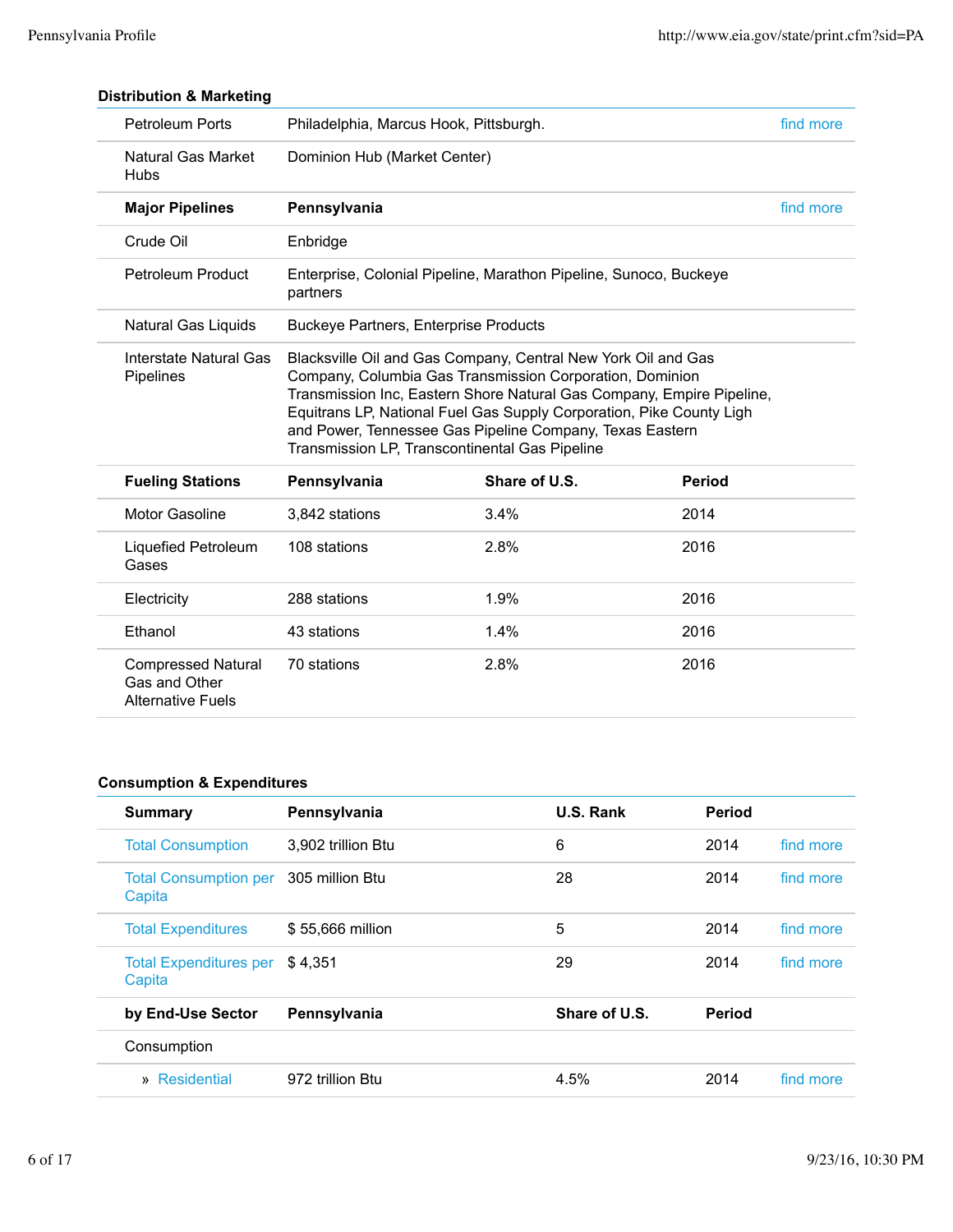| » Commercial                                                           | 653 trillion Btu          | 3.6%                | 2014          | find more |
|------------------------------------------------------------------------|---------------------------|---------------------|---------------|-----------|
| » Industrial                                                           | 1,375 trillion Btu        | 4.3%                | 2014          | find more |
| » Transportation                                                       | 903 trillion Btu          | 3.3%                | 2014          | find more |
| Expenditures                                                           |                           |                     |               |           |
| » Residential                                                          | \$13,630 million          | 5.2%                | 2014          | find more |
| » Commercial                                                           | \$6,553 million           | 3.4%                | 2014          | find more |
| » Industrial                                                           | \$10,873 million          | 4.4%                | 2014          | find more |
| » Transportation                                                       | \$24,610 million          | 3.6%                | 2014          | find more |
| by Source                                                              | Pennsylvania              | Share of U.S.       | <b>Period</b> |           |
| Consumption                                                            |                           |                     |               |           |
| » Petroleum                                                            | 230.8 million barrels     | 3.3%                | 2014          | find more |
| » Natural Gas                                                          | 1,200.7 billion cu ft     | 4.5%                | 2014          | find more |
| » Coal                                                                 | 46.5 million short tons   | 5.1%                | 2014          | find more |
| Expenditures                                                           |                           |                     |               |           |
| » Petroleum                                                            | \$32,754 million          | 3.8%                | 2014          | find more |
|                                                                        |                           |                     |               |           |
| » Natural Gas                                                          | \$8,819 million           | 5.1%                | 2014          | find more |
| » Coal                                                                 | \$3,006 million           | 6.7%                | 2014          | find more |
| <b>Consumption for</b><br><b>Electricity Generation</b>                | Pennsylvania              | Share of U.S.       | <b>Period</b> | find more |
| Petroleum                                                              | 42 thousand barrels       | 2.6%                | Jun-16        | find more |
| <b>Natural Gas</b>                                                     | 47,379 million cu ft      | 4.7%                | Jun-16        | find more |
| Coal                                                                   | 2,242 thousand short tons | 3.5%                | Jun-16        | find more |
| <b>Energy Source Used</b><br>for Home Heating<br>(share of households) | Pennsylvania              | <b>U.S. Average</b> | <b>Period</b> |           |
| <b>Natural Gas</b>                                                     | 51.1%                     | 48.5 %              | 2014          |           |
| Fuel Oil                                                               | 17.6 %                    | 5.5 %               | 2014          |           |
| Electricity                                                            | 22.0 %                    | 37.4 %              | 2014          |           |
| Liquefied Petroleum<br>Gases                                           | 4.0%                      | 4.8%                | 2014          |           |
| Other/None                                                             | 5.5 %                     | 4.0%                | 2014          |           |

### **Consumption & Expenditures**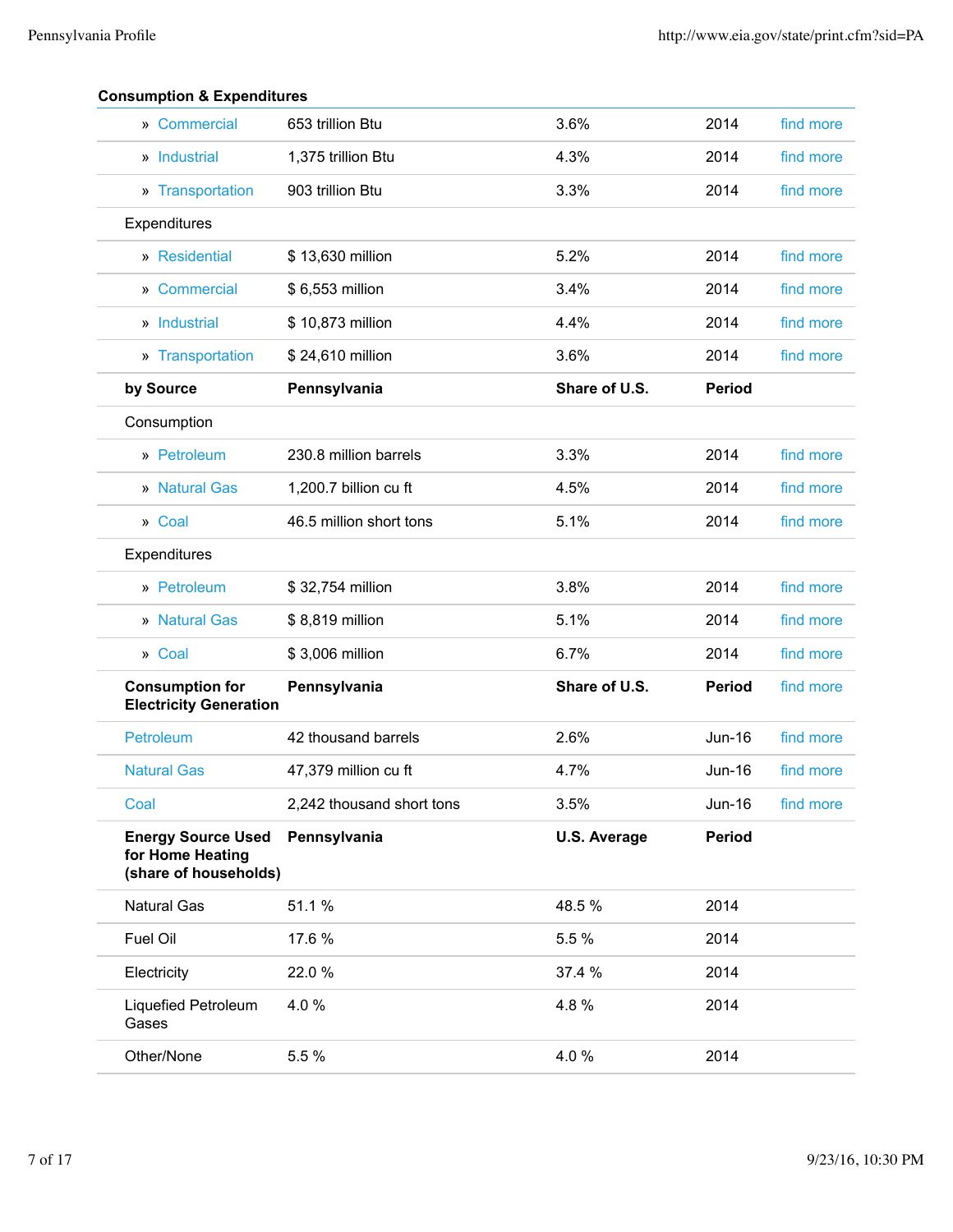| <b>Renewable Energy</b><br>Capacity                                                                  | Pennsylvania                 | Share of U.S. | <b>Period</b> | find more |
|------------------------------------------------------------------------------------------------------|------------------------------|---------------|---------------|-----------|
| <b>Total Renewable</b><br><b>Energy Electricity Net</b><br><b>Summer Capacity</b>                    | 2,854 MW                     | 1.5%          | $Jun-16$      |           |
| Ethanol Plant Operating 110 million gal/year<br>Capacity                                             |                              | 0.7%          | 2016          |           |
| <b>Renewable Energy</b><br><b>Production</b>                                                         | Pennsylvania                 | Share of U.S. | <b>Period</b> | find more |
| <b>Utility-Scale</b><br><b>Hydroelectric Electricity</b><br>Generation                               | 139 thousand MWh             | 0.6%          | $Jun-16$      |           |
| <b>Utility-Scale Solar</b><br>Photovoltaic, Wind, and<br><b>Geothermal Electricity</b><br>Generation | 225 thousand MWh             | 1.1%          | $Jun-16$      |           |
| <b>Utility-Scale Biomass</b><br><b>Electricity Generation</b>                                        | 202 thousand MWh             | 3.9%          | $Jun-16$      |           |
| <b>Distributed (Small-</b><br>Scale) Solar<br><b>Photovoltaic Generation</b>                         | 26 thousand MWh              | 1.5%          | Jun-16        |           |
| <b>Ethanol Production</b>                                                                            | 2,757 Thousand Barrels       | 0.8%          | 2014          |           |
| <b>Renewable Energy</b><br><b>Consumption</b>                                                        | Pennsylvania                 | U.S. Rank     | <b>Period</b> | find more |
| <b>Renewable Energy</b><br>Consumption as a<br><b>Share of State Total</b>                           | 5.5 %                        | 38            | 2014          |           |
| <b>Ethanol Consumption</b>                                                                           | 11.410 thousand barrels      | 6             | 2014          |           |
| <b>Total Emissions</b>                                                                               | Pennsylvania                 | Share of U.S. | <b>Period</b> | find more |
| <b>Carbon Dioxide</b>                                                                                | 244.0 million metric tons    | 4.6%          | 2013          |           |
| <b>Electric Power</b><br><b>Industry Emissions</b>                                                   | Pennsylvania                 | Share of U.S. | <b>Period</b> | find more |
| <b>Carbon Dioxide</b>                                                                                | 102,022 thousand metric tons | 4.7%          | 2014          |           |
| <b>Sulfur Dioxide</b>                                                                                | 270 thousand metric tons     | 7.7%          | 2014          |           |
| Nitrogen Oxide                                                                                       | 128 thousand metric tons     | 5.9%          | 2014          |           |

# Analysis

Last Updated: July 21, 2016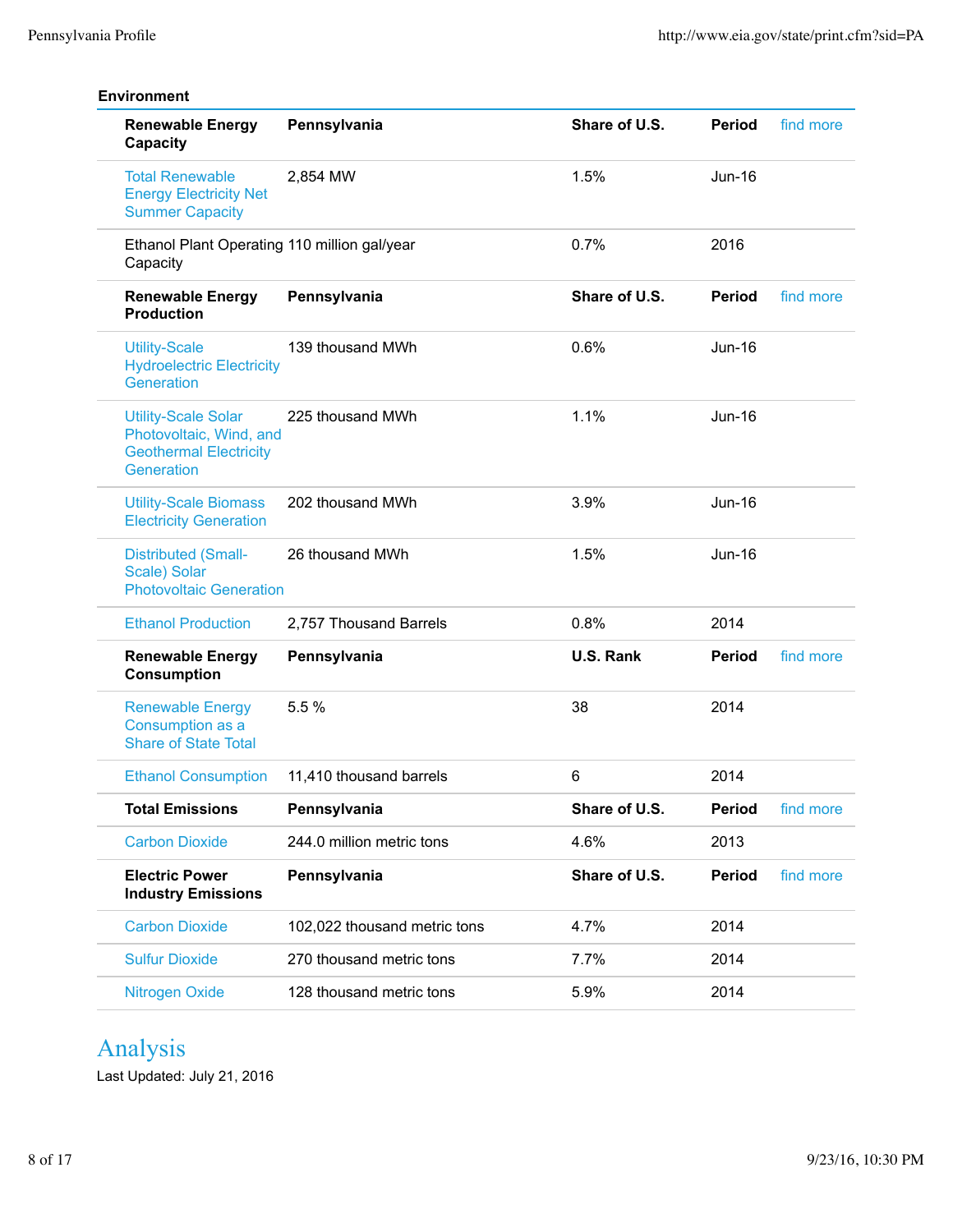## **Overview**

Pennsylvania is a leading East Coast supplier of coal, natural gas, nuclear power, and refined petroleum products to its own industries and to the nation. The Appalachian Mountains have rich coal resources and run southwest to northeast through Pennsylvania, dividing the Ohio River valley in the west from the Susquehanna River and Delaware River valleys in the east.<sup>1</sup> Pennsylvania's largest metropolitan areas are Philadelphia on the Delaware River and Pittsburgh on the Ohio River.<sup>2</sup> The Marcellus Shale, the largest U.S. natural gas field, underlies about three-fifths of the state in an arc reaching from the southwest to the northeast  $3,4$ 

Pennsylvania's temperate climate varies from the southeast, where it is influenced by the Atlantic Ocean, to cooler areas near the Great Lakes in the northwest, where weather fronts often come from Canada. $5$  Precipitation in the state is plentiful and evenly distributed throughout the year. Temperatures vary significantly among the four seasons.<sup>6</sup>

*Pennsylvania supplies coal, natural gas, electricity, and refined petroleum products to the East Coast.*

Pennsylvania's gross domestic product ranked sixth among the states in 2014.<sup>7</sup> The state is among the top 10 consumers of coal, natural gas, petroleum products, and electricity, $8$  but its total energy consumption per capita is in the lower half of states nationwide.<sup>9</sup> The industrial sector leads energy consumption in the state.<sup>10</sup> Major energy-consuming industries include mining; steel, metals, and machinery manufacturing; chemical products; agriculture and food processing; and tourism.11,12,13

## Petroleum

Pennsylvania has long been the leading petroleum-refining state in the Northeast. Until 2011, the state's three largest refineries, clustered on the Delaware River around Philadelphia, represented half of the East Coast's refining capacity, supplying more than half the Northeast's ultra-low sulfur diesel (ULSD) and nearly half its heating oil and motor gasoline. Pipelines from the refineries transported products to other parts of Pennsylvania and to western New York state.<sup>14</sup> But the refineries processed primarily imported crude oil and struggled to compete when world crude oil prices rose. In 2012, new owners took over the two larger refineries and improved their economics with less expensive feedstock derived from U.S. shale, brought in mainly by rail.<sup>15,16,17,18</sup> The refineries now have infrastructure to take either railed or shipped crude oils.<sup>19</sup> One refinery, at Marcus Hook, was shut down, and the facility is being used as a refined products terminal.<sup>20</sup> Natural gas liquids storage and processing capability were added at that terminal.<sup>21</sup> Two small refineries are located in northwestern Pennsylvania. One processes crude oil received by pipeline from Canada, $22,23$  and the other processes crude oils from Pennsylvania and neighboring states. $24,25$ 

Pennsylvania, site of the first commercial oil well in 1859, continues to produce modest amounts of crude oil, mainly paraffin-based crude oil used for lubricants.<sup>26</sup> In addition to petroleum products from local refineries, Pennsylvania receives refined products by the Colonial Pipeline from Texas and by tanker and rail from the Gulf of Mexico.<sup>27</sup> Refined products are also imported from Canada, Latin America, Europe, and Africa.<sup>28</sup>

Nearly one in five Pennsylvania households rely on distillate fuel oils for home heating, making Pennsylvania,<sup>29</sup> like much of the U.S. Northeast, potentially vulnerable to distillate fuel oil shortages and price spikes. After severe weather threatened regional shortages during the winter of 2000, the federal government created the Northeast Home Heating Oil Reserve to avert future shortages in the Mid-Atlantic and New England states. In 2011, the government converted the reserve to ULSD, which has less than 15 parts per million (ppm) of sulfur, to correspond with decisions made by several northeastern states to begin requiring either low-sulfur diesel, with 15 ppm to 500 ppm sulfur, or ULSD for heating.<sup>30</sup> In 2012, Pennsylvania delayed its ULSD requirements because of uncertainty about operations at state refineries that were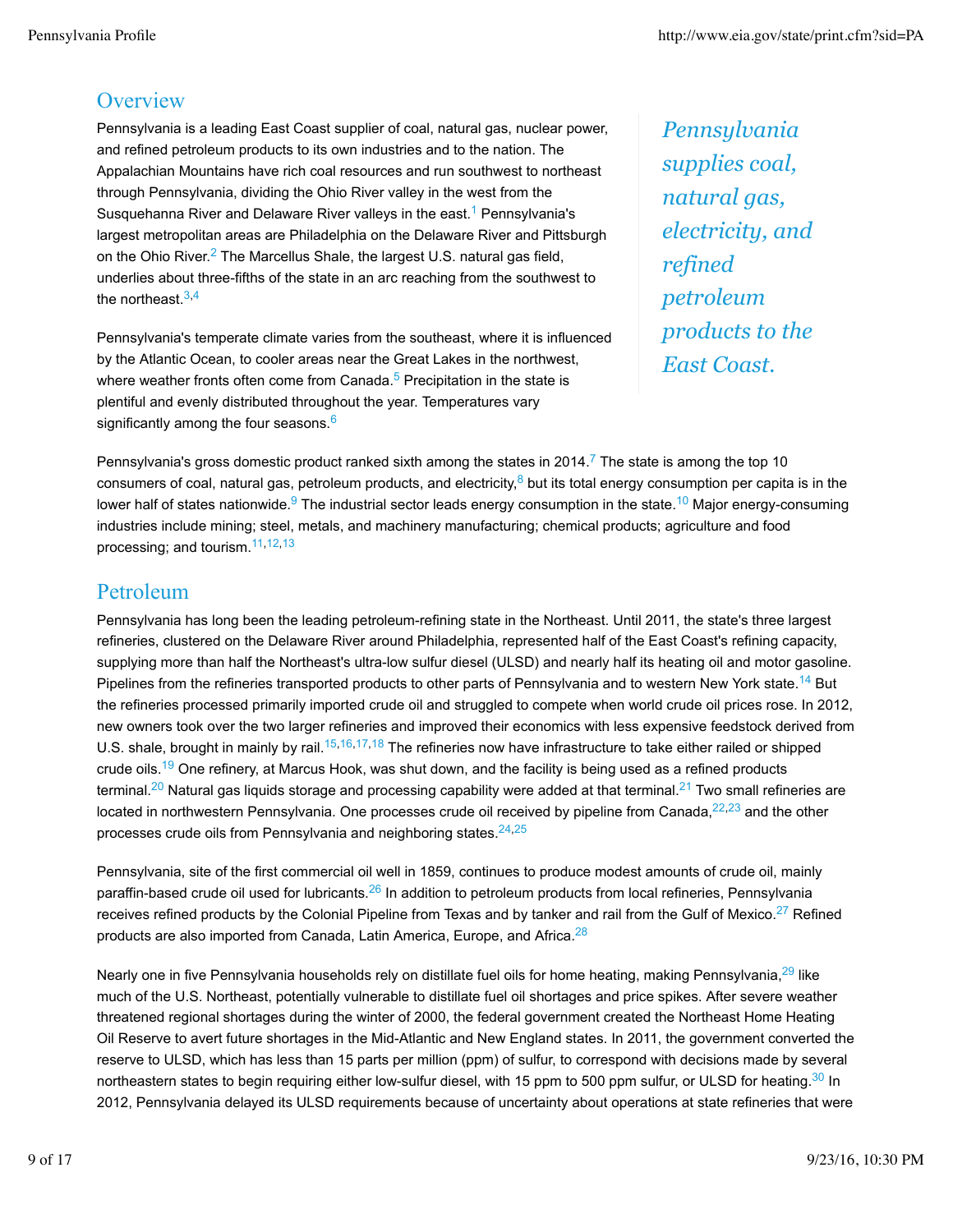a major ULSD source,  $31$  but, in 2016, the state joined most of the Northeast in requiring low-sulfur heating oil.  $32$ 

To reduce emissions of smog-forming pollutants, motorists in the heavily populated areas of southeastern Pennsylvania, including Philadelphia, are required to use reformulated motor gasoline blended with ethanol. Drivers in the Pittsburgh, Pennsylvania, area must use a low-vapor-pressure motor gasoline blend in summer.<sup>33</sup>

## Natural gas

Pennsylvania's natural gas production was more than eight times larger in 2015 than in 2010 because of development of the Marcellus Shale.<sup>34</sup> Gross natural gas production exceeded 4.7 trillion cubic feet in 2015 and made the state the second largest natural gas producer in the nation, after Texas. $35$  Pennsylvania is also second only to Texas in estimates of proved natural gas reserves, which quadrupled from 2010 to 2014. $36$  The Marcellus Shale, which extends under parts of Pennsylvania, West Virginia, New York, Ohio, and Maryland, has the largest estimated proved reserves of any U.S. natural gas field.<sup>37</sup>

Until recently, Pennsylvania depended on interstate pipelines from the Gulf Coast to supply natural gas, but, with Marcellus Shale production, the state can meet its own demand. Pipelines are being reconfigured to send natural gas from Pennsylvania to the Midwest and the Gulf Coast.  $38,39,40$  New infrastructure, mainly pipelines to transport Marcellus output from wells to interstate natural gas

*The Marcellus Shale has made Pennsylvania the nation's second-largest natural gas-producing state.*

transmission systems, is also being built. $41$  The state has some transmission pipeline infrastructure in the west, the legacy of an earlier era when western Pennsylvania, western New York, and West Virginia comprised the nation's largest natural gas-producing region.<sup>42</sup> Pennsylvania's underground natural gas storage capacity is among the largest in the nation.43

Pennsylvania is experiencing parallel growth in the production of natural gas liquids (NGL), including ethane and propane.<sup>44,45</sup> Natural gas processing in the state grew more than five-fold from 2010 to 2014,<sup>46</sup> and producers are building both processing plants to extract NGLs and pipelines to transport them to domestic and Canadian markets and to ports on the East Coast and Gulf Coast for export.<sup>47,48,49,50</sup> Pennsylvania's first ethane cracker, which makes feedstocks for plastics manufacturing from ethane, is in development.<sup>51</sup>

Half of all households in Pennsylvania use natural gas as their primary heating fuel,<sup>52</sup> but electric power sector consumption has grown rapidly in recent years to surpass the residential sector as the state's largest natural gas consumer. The electric power sector uses nearly two-fifths of all natural gas consumed in the state. The residential sector and the industrial sector each consume slightly less than one-fourth.<sup>53</sup>

## Coal

Pennsylvania is one of the five largest coal-producing states in the nation. $54$  The state hosts the two most productive coal mines east of the Mississippi River.<sup>55</sup> Pennsylvania has been home to coal mining for more than 200 years and, in the western half of the state, still has substantial reserves of bituminous coal, which is used to generate electricity and to produce coke for steelmaking.56,57,58

Although northeast Pennsylvania has virtually all the nation's reserves of anthracite coal, anthracite accounts for a minimal share of the state's total coal production.<sup>59,60</sup> Anthracite, which has a higher heat value than other kinds of coal and burns with little soot, is used primarily in space heating.<sup>61</sup>

Pennsylvania is also among the nation's major coal consumers.<sup>62</sup> Nearly five-sixths of the coal consumed in the state is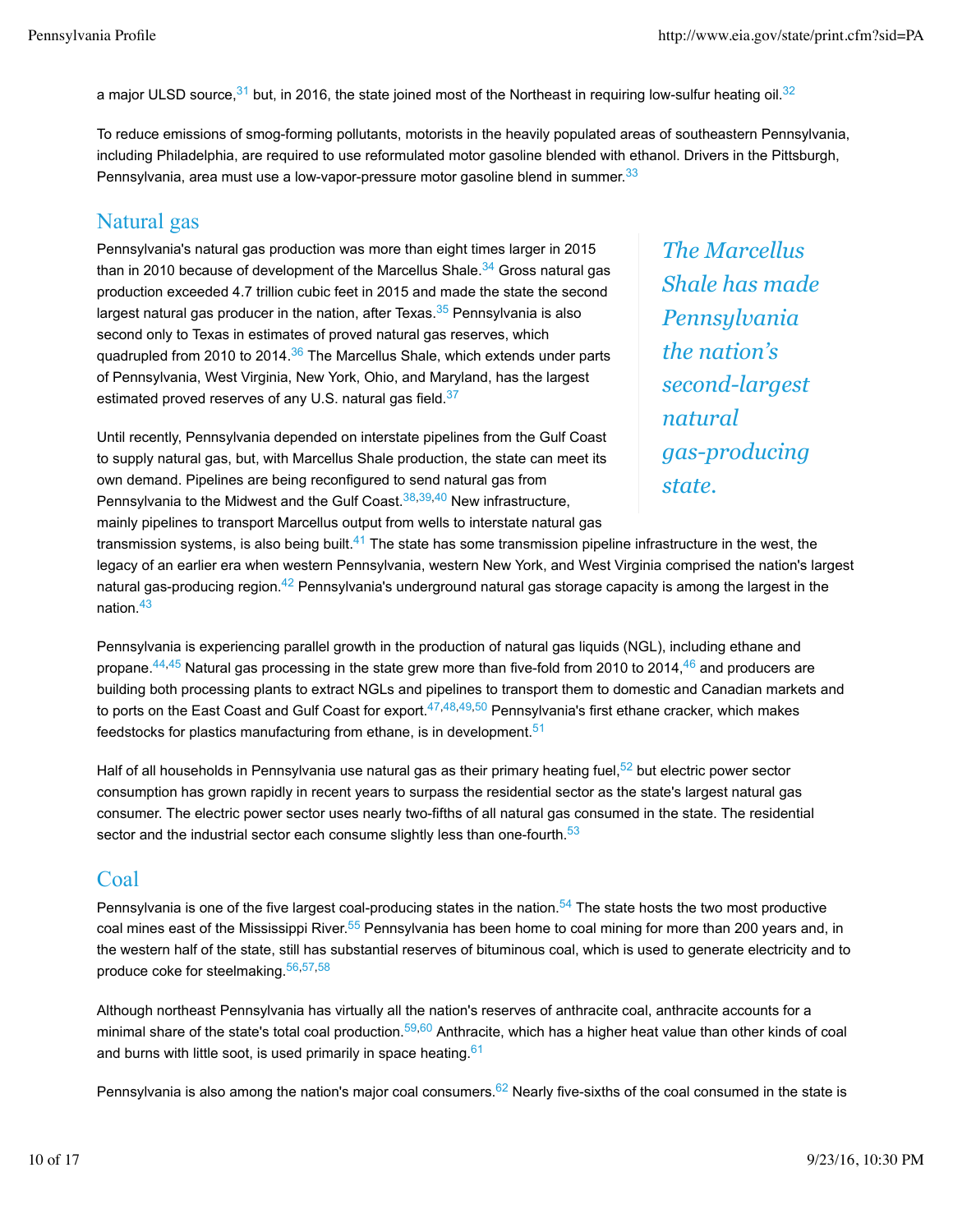burned for electricity generation, and the remaining one-sixth is consumed for steelmaking and other industrial uses.<sup>63</sup> Large volumes of coal are moved by rail, barge, and truck into and out of Pennsylvania and around the state. In 2014, about 80% of Pennsylvania-mined coal was used domestically for electricity generation, about two-fifths in-state and three-fifths in other states throughout the East and Midwest.<sup>64</sup> Pennsylvania electricity generators and industries brought in nearly half of the coal they consumed from nearby states.<sup>65</sup> In 2014, about one-eighth of the coal mined in Pennsylvania was exported to other nations, but, in recent years, exports have reached as much as one-fourth of state output. Pennsylvania is among the nation's leading coal exporting states  $66,67$ 

# **Electricity**

Pennsylvania is one of the top three electricity-generating states in the nation, along with Texas and Florida. Electricity generation regularly exceeds in-state consumption, making the state an important electricity supplier to the Mid-Atlantic region.<sup>68</sup> Per capita electricity consumption is below the national average.<sup>69</sup> The residential sector is the largest consumer of electricity, using more than one-third of the power consumed in the state. $70,71$  One in five Pennsylvania households use electricity as their primary heating source. $72$ 

*Pennsylvania is one of the top three generators of electricity in the nation.*

The regional electricity grid is managed by the PJM Interconnection, $73$  and the state wholesale power market is supplied with electricity almost entirely by

independent power producers.<sup>74</sup> With the increased availability of economic natural gas, the proportion of Pennsylvania's net generation from coal is declining, and the share from natural gas is growing. In 2005, coal provided more than half of the state's net generation, and natural gas, less than 5%.<sup>75</sup> By 2015, coal had declined to three-tenths of net generation, and natural gas generated more than one-fourth.<sup>76</sup>

Pennsylvania ranks second in the nation, after Illinois, in nuclear generating capacity, and nuclear power is the state's largest source of generation. The state's five nuclear stations have provided more than one-third of net electricity generation in recent years.<sup>77</sup> Pennsylvania is the site of the first commercial U.S. nuclear power plant, which came online at Shippingport in 1957. It operated for 25 years and was shut down in 1982.<sup>78</sup> The state is also the site of the nation's most serious nuclear power accident, a partial core meltdown at Three Mile Island Unit 2 in 1979. That accident led to sweeping changes in U.S. nuclear regulation and operating standards.<sup>79</sup>

## Renewable energy

Pennsylvania obtains about 4% of its net electricity generation from renewable sources.<sup>80</sup> Until recently, renewable electricity came mostly from hydroelectric and biomass power plants,  $81$  but wind power has grown to provide two-fifths of renewable electricity generation, making it the state's largest renewable source. $82$ Appalachian Mountain crests, mainly in Pennsylvania's southwest but also in the northeast, have wind resources suitable for commercial power production.<sup>83</sup> Pennsylvania's first commercial wind farm started generating electricity in 2000, and the state now has 24 operating wind farms.  $84,85$ 

Hydropower and biomass each provide about three-tenths of Pennsylvania's renewable electricity. $86$  The state's hydroelectric facilities average nearly 60 years  $old.<sup>87</sup>$  Some of them have been modernized and upgraded for more efficient operation.88,89 Biomass generation comes mainly from municipal solid waste and landfill gas.  $90$  Pennsylvania is among the top dozen states in the nation using biomass for electricity generation.<sup>91</sup>

*Wind generation has surpassed hydropower to become Pennsylvania's largest source of renewable energy.*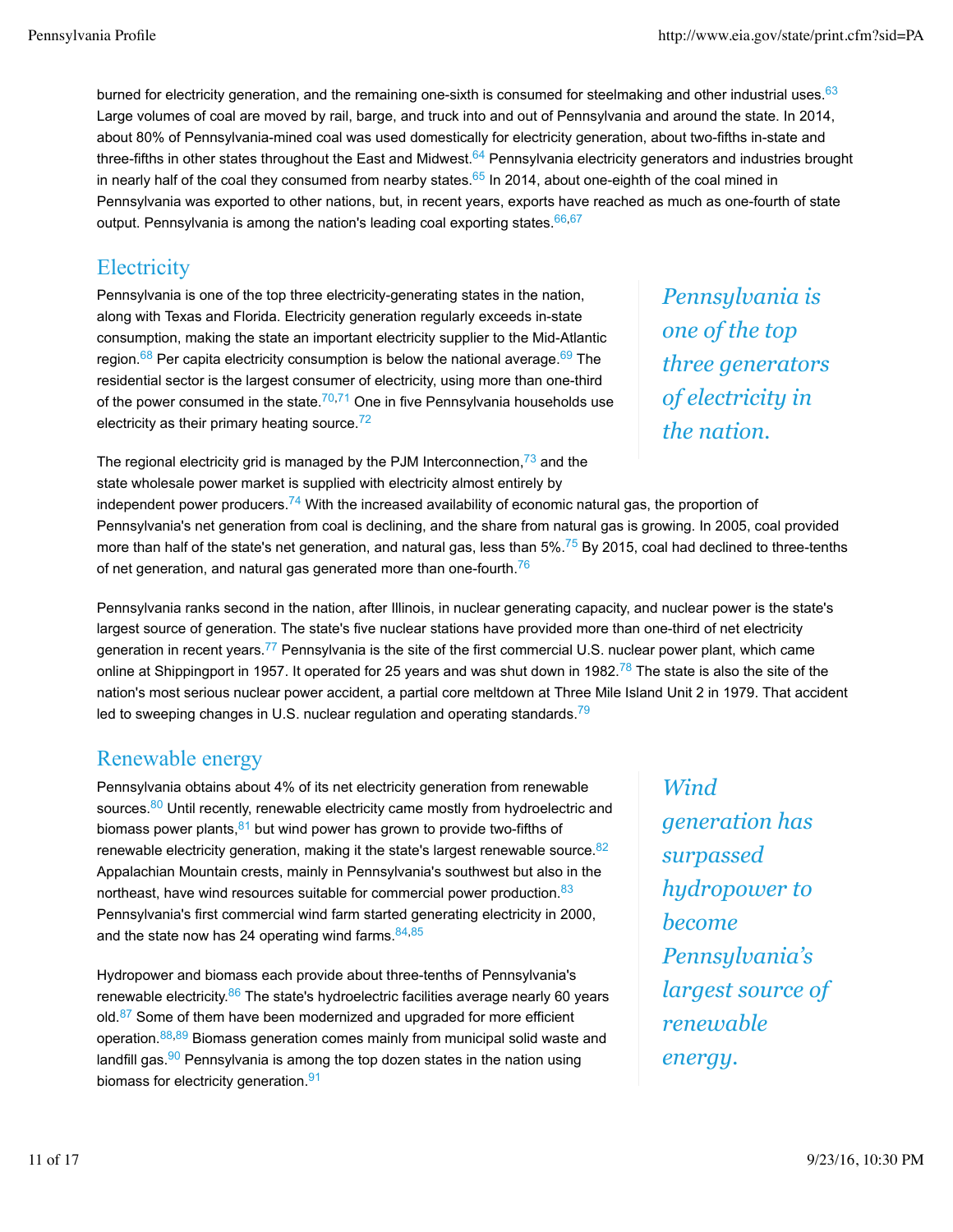Although solar energy still produces substantially less than 1% of the state's net electricity generation, the number of solar photovoltaic (PV) installations in Pennsylvania is increasing. Solar PV is the choice of most customers generating power into the Pennsylvania electric grid.<sup>92</sup> In 2015, more than two-thirds of net solar generation came from distributed (customer-sited) generating facilities, such as rooftop solar PV, with capacities smaller than 1 megawatt.<sup>93</sup> A number of large businesses have turned to rooftop solar PV for their power supplies.<sup>94</sup> The state's largest solar PV facility is 10 megawatts.<sup>95</sup>

Pennsylvania's alternative energy portfolio standards (AEPS), being phased in from 2007 to 2021, require 18% of electricity provided by generation and distribution companies to come from renewable sources by 2021, with at least 0.5% from solar power.<sup>96</sup> Among the resources Pennsylvania recognizes as meeting part of its AEPS requirements are byproducts of pulping and wood manufacturing, coal mine methane, and waste coal.<sup>97</sup> The state also requires investor-owned utilities doing business in the state to undertake energy efficiency measures to reduce peak demand and electricity consumption, which may include helping customers to install solar and geothermal technologies. The Pennsylvania Public Utility Commission reviews efficiency progress and adjusts goals as needed.<sup>98,99</sup>

## Endnotes

1 NETSTATE, Pennsylvania, The Geography of Pennsylvania, updated February 25, 2016.

2 U.S. Census Bureau, American FactFinder, Table: PEPANNRES, State: Pennsylvania, Population Estimate by Counties, Annual Estimates of the Resident Population: April 1, 2010 to July 1, 2015, 2015 Population Estimates. 3 U.S. Energy Information Administration, Top 100 U.S. Oil and Gas Fields (March 2015), p. 4.

4 Pennsylvania Independent Oil & Gas Association, The Marcellus Shale: Pennsylvania's Home-Grown Energy Source, accessed June 8, 2016.

5 City-data.com, Pennsylvania Climate, accessed June 8, 2016.

6 Knight, Paul, "Pennsylvania: Where It Can Rain on Everyone's Parade..." Community Collaborative Rain, Hail & Snow Network, State Climate Series, accessed June 8, 2016.

7 U.S. Bureau of Economic Analysis, Regional Data, GDP & Personal Income, Begin using the data, GDP in current dollars, NAICS, All industries total, Alabama to Wyoming, 2014.

8 U.S. Energy Information Administration, State Energy Data System, Table C11, Energy Consumption Estimates by Source, Ranked by State, 2014.

9 U.S. Energy Information Administration, State Energy Data System, Table C13, Energy Consumption Estimates Per Capita by End-Use Sector, Ranked by State, 2014.

<sup>10</sup> U.S. Energy Information Administration, State Energy Data System, Table C10, Total Consumption Estimates by End-Use Sector, Ranked by State, 2014.

<sup>11</sup> Byrne, Dennis, "Top 5 Industries in Pennsylvania: Which Parts of the Economy Are Strongest?" Newsmax (April 10, 2015).

12 U.S. Bureau of Economic Analysis, Regional Data, GDP & Personal Income, Begin using the data, Annual Gross Domestic Product (GDP) by State, GDP in Current Dollars, Classification NAICS, All Industries, Area Pennsylvania, Time Period 2012-14.

<sup>13</sup> Pennsylvania Department of Community & Economic Development, Key Industries, accessed June 8, 2016.

14 U.S. Energy Information Administration, Potential Impacts of Reductions in Refinery Activity on Northeast Petroleum Product Markets, updated May 11, 2012.

15 U.S. Energy Information Administration, Refinery Capacity 2015, Table 3, Capacity of Operable Petroleum Refineries by State as of January 1, 2015, p. 17.

<sup>16</sup> Fraser, Katherine, "U.S. East Coast Oil Refineries Enjoy a Stirring Comeback," The Barrel (May 17, 2013).

<sup>17</sup> Maykuth, Andrew, "More Oil Moves by Rail and It Moves Here," Philadelphia Inquirer (April 12, 2015).

<sup>18</sup> Loyd, Linda, "Delta Air Lines Says Its Trainer Refinery Posted a \$106M Profit in 3Q," Philly.com (October 16, 2015). <sup>19</sup> Renshaw, Jarrett, and Catherine Ngai, "U.S. Oil Refiners Look Abroad for Crude Supplies as North Dakota Boom Fades," Reuters (November 3, 2015).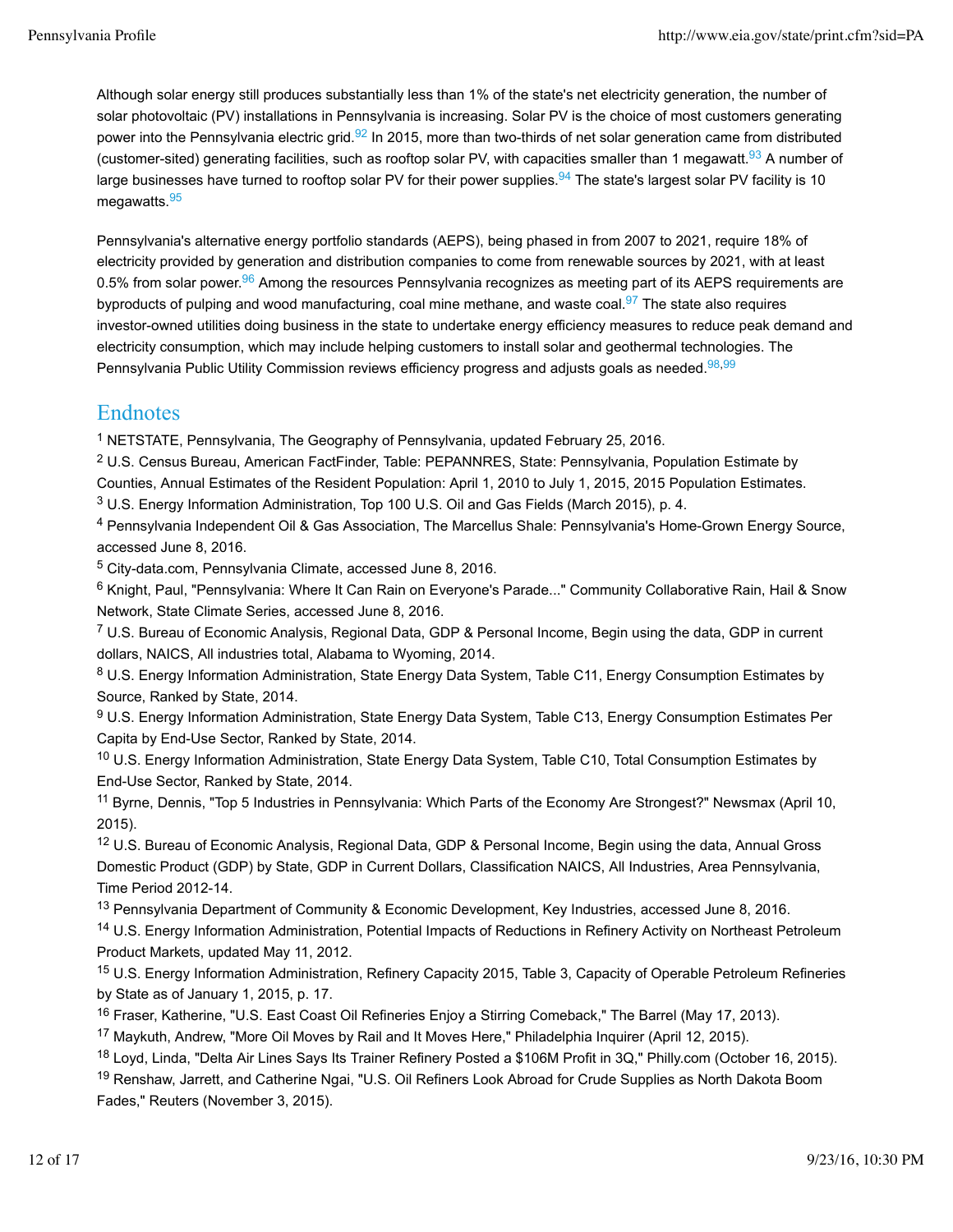<sup>20</sup> U.S. Energy Information Administration, Refinery Capacity 2015, Table 13, Refineries Permanently Shutdown By PAD District Between January 1, 1990 and January 1, 2015.

21 Sunoco Logistics, Natural Gas Liquids (NGL) Segment, accessed June 8, 2016.

<sup>22</sup> United Refining Company, About United Refining-Our History, accessed June 13, 2016.

<sup>23</sup> Nixon, Alex, "Warren Refinery Thrives While Importing Threatens Others in Pennsylvania," Trib Live (April 15, 2012).

24 American Refining Group, Inc., Refinery History, accessed June 13, 2016.

25 AgMap, American Refining Group, Inc., accessed June 13, 2016.

<sup>26</sup> U.S. Energy Information Administration, Crude Oil Production, Annual-Thousand Barrels, 2010-15.

<sup>27</sup> U.S. Energy Information Administration, Potential Impacts of Reductions in Refinery Activity on Northeast Petroleum Product Markets, updated May 11, 2012, p. 6, 7.

<sup>28</sup> U.S. Energy Information Administration, Petroleum & Other Liquids, Company Level Imports, all months, 2015, 2014, 2013.

29 U.S. Census Bureau, American FactFinder, Pennsylvania, Table B25040, House Heating Fuel, 2010-14 American Community Survey 5-Year Estimates.

30 U.S. Department of Energy, Office of Fossil Energy, Heating Oil Reserve History, accessed June 16, 2016.

31 Kerr, Jeffrey, "CME to Change Heating Oil Futures Specs to Reflect Sulfur Change," Reuters (March 23, 2012).

<sup>32</sup> Brown, Beth, and David Henry, "Colonial Pipeline to Stop Shipping High Sulfur Heating OII in June," Platts (April 23, 2015).

33 U.S. Environmental Protection Agency, Gasoline Standards, Gasoline Programs, Reformulated gasoline and Reid Vapor Pressure, accessed June 13, 2016.

34 U.S. Energy Information Administration, Marcellus Region, Drilling Productivity Report (June 2016).

35 U.S. Energy Information Administration, Natural Gas Gross Withdrawals and Production, Marketed Production, Annual-Million Cubic Feet, 2010-15.

36 U.S. Energy Information Administration, U.S. Crude Oil and Natural Gas Proved Reserves, 2014 (November 2015), Table 10, Natural gas proved reserves, reserve changes, and production, wet after lease separation, 2009-14.

37 U.S. Energy Information Administration, Top 100 U.S. Oil and Gas Fields (March 2015), p. 4.

38 U.S. Energy Information Administration, International and Interstate Movements of Natural Gas by State, Pennsylvania, 2009-14.

39 U.S. Energy Information Administration, "32% of Natural Gas Pipeline Capacity into the Northeast Could Be Bidirectional by 2017," Today in Energy (December 2, 2014).

40 U.S. Energy Information Administration, "New Pipeline Projects Increase Northeast Natural Gas Takeaway Capacity," Today in Energy (January 28, 2016).

41 State Impact, Pennsylvania, "Your Guide to Pipelines," NPR, accessed June 14, 2016.

42 U.S. Energy Information Administration, About U.S. Natural Gas Pipelines, Natural Gas Pipelines in the Northeast Region, accessed June 14, 2016.

43 U.S. Energy Information Administration, Underground Natural Gas Storage Capacity, Total Storage Capacity, Annual, 2009-14.

44 U.S. Energy Information Administration, Natural Gas Plant Field Production, PADD 1, Annual-Thousand Barrels, 2010-15.

45 Malawsky, Nick, "Sunoco Logistics Plans Marcellus, Utica Pipeline Through Susquehanna Valley," Penn Live (November 21, 2013).

46 U.S. Energy Information Administration, Natural Gas Plant Processing, Natural Gas Processed, Annual, 2009-14.

<sup>47</sup> Stell, Jeannie, "Gas Processing in the Mighty Marcellus and Aceber Utica," Gas Processing (2013).

48 Maykuth, Andrew, "Shell Gives Green Light to Giant Pennsylvania Ethane Cracker Plant," Philly.com (June 8, 2016).

49 Sunoco Logistics, Natural Gas Liquids (NGL) Segment, accessed June 8, 2016.

50 The Williams Companies, Ohio Valley Ethane Pipeline, Overview, accessed June 14, 2016.

51 Yoon, Esther, "Shell to Build \$6 Billion Ethane Cracker in Pennsylvania," BizPhilly (June 8, 2016).

52 U.S. Census Bureau, American FactFinder, Pennsylvania, Table B25040, House Heating Fuel, 2010-14 American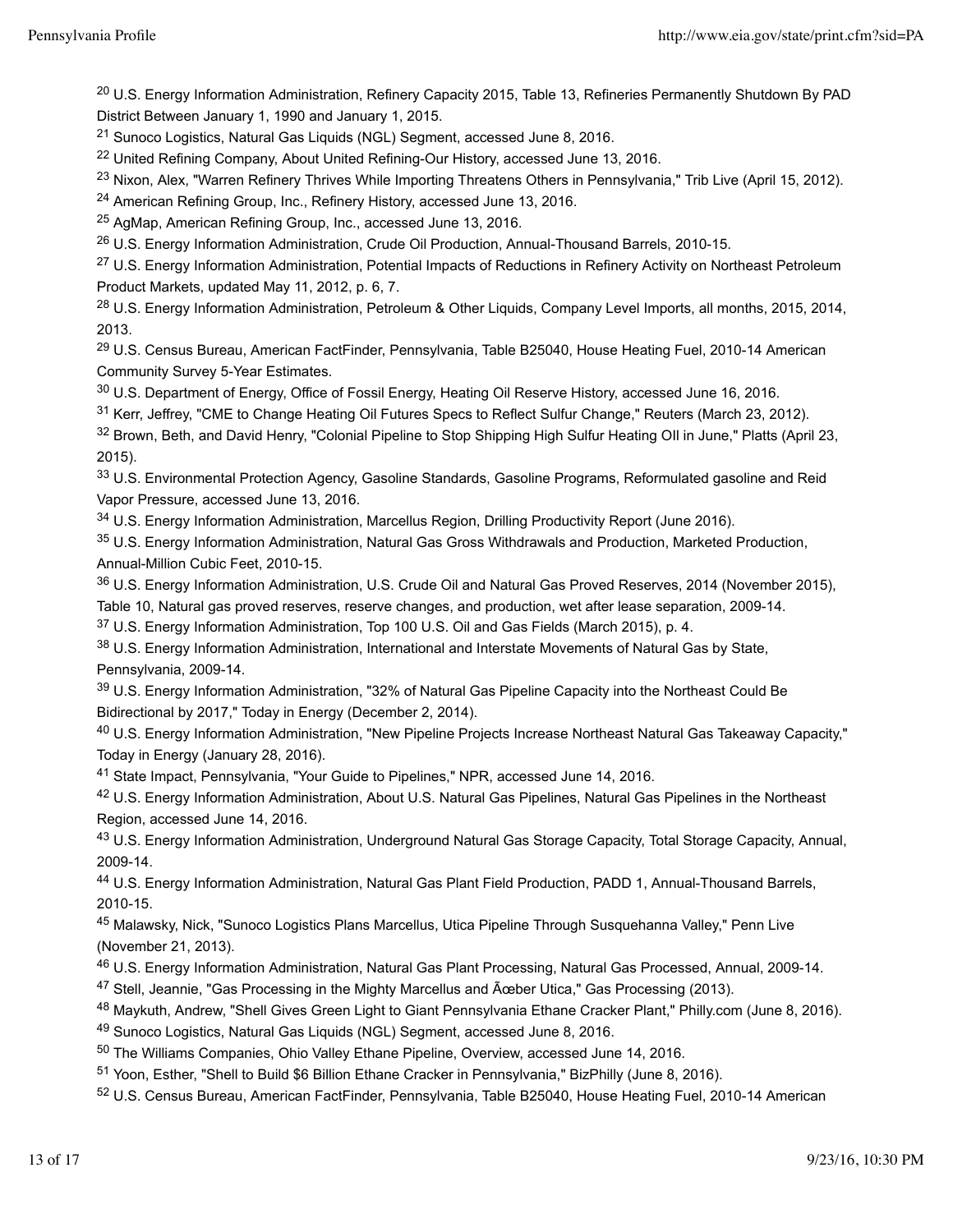Community Survey 5-Year Estimates.

53 U.S. Energy Information Administration, Natural Gas Consumption by End Use, Pennsylvania, Annual, 2010-15. 54 U.S. Energy Information Administration, Annual Coal Report 2014 (March 2016), Table 1, Coal Production and Number of Mines by State and Mine Type, 2014 and 2013.

55 U.S. Energy Information Administration, Annual Coal Report 2014 (March 2016), Table 9, Major U.S. Coal Mines, 2014.

56 Pennsylvania Department of Environmental Protection, Pennsylvania Mining History, accessed June 14, 2016.

57 U.S. Energy Information Administration, Annual Coal Report 2014 (March 2016), Table 15, Recoverable Coal Reserves at Producing Mines, Estimated Recoverable Reserves, and Demonstrated Reserve Base by Mining Method, 2014.

58 Pennsylvania Department of Environmental Protection, Distribution of Pennsylvania Coals (1992).

59 U.S. Energy Information Administration, U.S. Coal Reserves (March 24, 2016).

60 U.S. Energy Information Administration, Annual Coal Report 2014 (March 2016), Table 6, Coal Production and Number of Mines by State and Coal Rank, 2014.

61 U.S. Energy Information Administration, Glossary, Anthracite, accessed June 14, 2016.

62 U.S. Energy Information Administration, State Energy Data System, Table F17, Coal Consumption Estimates and Imports and Exports of Coal Coke, 2014.

63 U.S. Energy Information Administration, Annual Coal Report 2014 (March 2016), Table 26, U.S. Coal Consumption by End-Use Sector, Census Division, and State, 2014 and 2013.

64 U.S. Energy Information Administration, Annual Coal Distribution Report 2014 (April 8, 2016), Domestic distribution of U.S. coal by origin State, consumer, destination and method of transportation, Pennsylvania.

65 U.S. Energy Information Administration, Annual Coal Distribution Report 2014 (April 8, 2016), Domestic distribution of U.S. coal by destination State, consumer, destination and method of transportation, Pennsylvania.

66 U.S. Energy Information Administration, Annual Coal Distribution Report 2014 (April 8, 2016), Domestic and foreign distribution of U.S. coal by origin state.

67 U.S. Energy Information Administration, Annual Coal Distribution Report, Archive, Domestic and foreign distribution of U.S. coal by State of origin, 2010-13.

68 U.S. Energy Information Administration, Electric Power Monthly (February 2016), Tables 1.3.B, 5.4.B.

<sup>69</sup> U.S. Census Bureau, Population Estimates, State Totals: Vintage 2015, Tables, Annual Estimates of the Resident Population for the United States, Regions, States, and Puerto Rico: April 1, 2010 to July 1, 2015 (NST-EST2015-01).

70 U.S. Energy Information Administration, State Electricity Profiles, Pennsylvania Electricity Profile 2014, Table 8, Retail sales, revenue, and average retail price by sector, 1990-2014.

<sup>71</sup> U.S. Energy Information Administration, Electric Power Monthly (February 2016), Table 5.4.B.

72 U.S. Census Bureau, American FactFinder, Pennsylvania, Table B25040, House Heating Fuel, 2010-14 American Community Survey 5-Year Estimates.

<sup>73</sup> U.S. Federal Energy Regulatory Commission, Electric Power Markets: PJM, updated May 26, 2016.

74 U.S. Energy Information Administration, Electric Power Monthly (February 2016), Table 1.3.B.

75 U.S. Energy Information Administration, Electricity, Detailed State Data, 1990-2014 Net Generation by State by Type of Producer by Energy Source (EIA-906, EIA-920, and EIA-923).

76 U.S. Energy Information Administration, Electric Power Monthly (February 2016), Tables 1.3.B, 1.4.B, 1.7.B.

77 U.S. Energy Information Administration, Electric Power Monthly (February 2016), Tables 1.3.B, 1.9.B.

78 U.S. Department of Energy, Office of Legacy Management, FUSRAP Considered Sites, Shippingport Atomic Power Plant, updated December 16, 2015.

79 U.S. Nuclear Regulatory Commission, Backgrounder on the Three Mile Island Accident, updated December 12, 2014.

80 U.S. Energy Information Administration, Electric Power Monthly (February 2016), Tables 1.3.B, 1.10.B, 1.11.B.

81 U.S. Energy Information Administration, Electricity, Detailed State Data, 1990-2014 Net Generation by State by Type of Producer by Energy Source (EIA-906, EIA-920, and EIA-923).

82 U.S. Energy Information Administration, Electric Power Monthly (February 2016), Tables 1.10.B, 1.11.B, 1.14.B.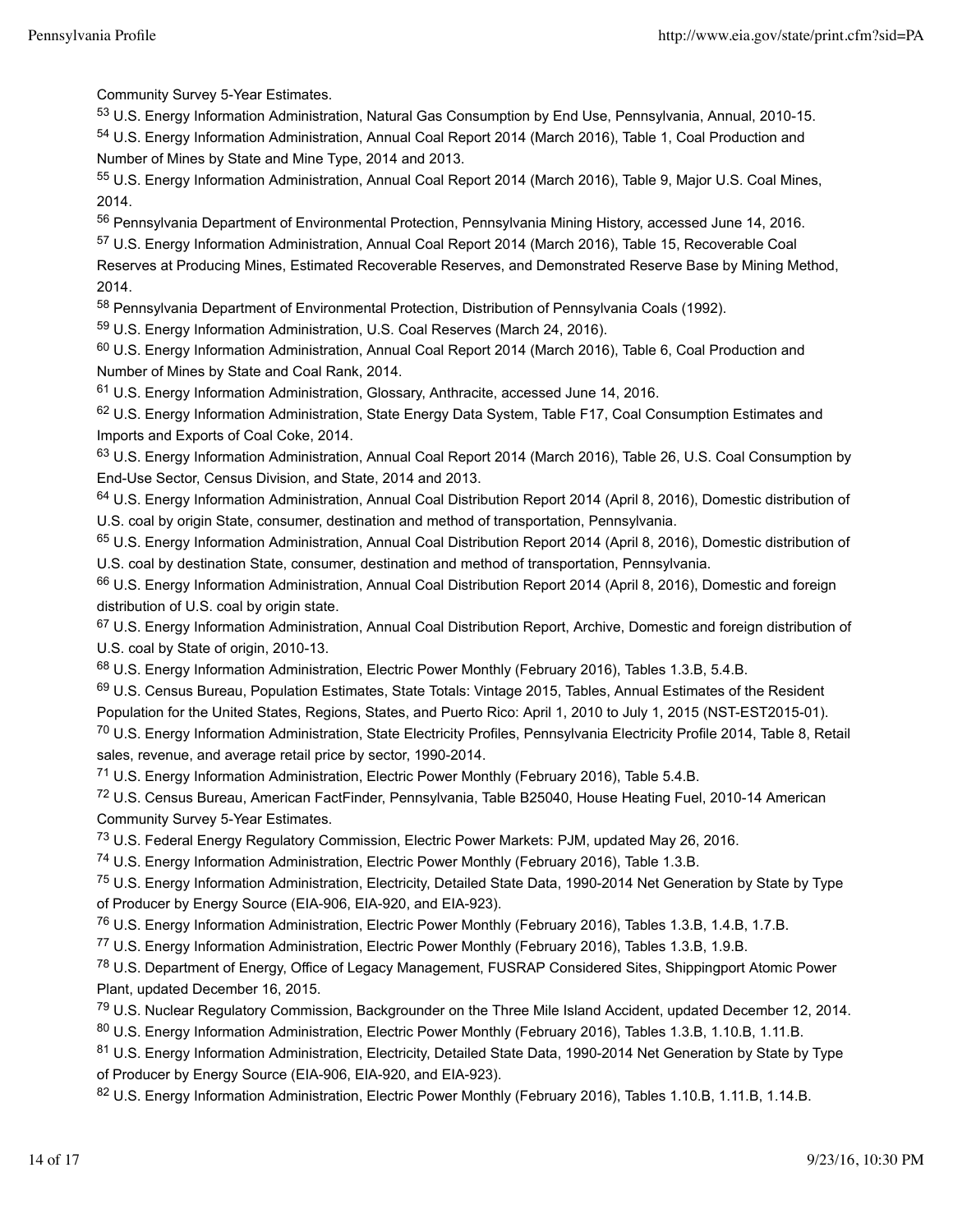83 U.S. Department of Energy, Energy Efficiency and Renewable Energy, WINDExchange, Pennsylvania Wind Resource Map and Potential Wind Capacity, updated September 24, 2015.

84 American Wind Energy Association, Pennsylvania Wind Energy, accessed June 14, 2016.

85 PennFuture, Energy, Wind Farms in Pennsylvania, accessed June 14, 2016.

86 U.S. Energy Information Administration, Electric Power Monthly (February 2016), Tables 1.10.B, 1.11.B, 1.15.B.

87 U.S. Energy Information Administration, Electricity, Form EIA-860 detailed data, 2014, Table 3\_1.

88 "PPL Holtwood Doubles Capacity of Hydroelectric Facility," PPL Generation, Press Release (December 2, 2013).

89 Safe Harbor Water Power Corporation, About Safe Harbor Water Power Corporation, The Beginning, accessed June 15, 2016.

90 U.S. Energy Information Administration, Electricity, Form EIA-860 detailed data, 2014, Table 3\_1.

91 U.S. Energy Information Administration, Electric Power Monthly (February 2016), Table 1.15.B.

92 Pennsylvania Public Utility Commission, 2014 Annual Report, Alternative Energy Portfolio Standards Act of 2004, p. 12.

93 U.S. Energy Information Administration, Electric Power Monthly (February 2016), Tables 1.3.B, 1.17.B.

94 Solar Energy Industries Association, Pennsylvania Solar, accessed June 15, 2016.

95 U.S. Energy Information Administration, Electricity, Form EIA-860 detailed data, 2014, Table 3\_1

96 NC Clean Energy Technology Center, DSIRE, Alternative Energy Portfolio Standard, Pennsylvania, updated February 16, 2016.

97 Pennsylvania Public Utility Commission, 2014 Annual Report, Alternative Energy Portfolio Standards Act of 2004, p. i, footnote 3.

98 NC Clean Energy Technology Center, DSIRE, Energy Efficiency and Conservation Requirements for Utilities, Pennsylvania, updated June 12, 2015.

99 Pennsylvania Public Utility Commission, Energy Efficiency and Conservation (EE&C) Program, accessed June 15, 2016.

# Other Resources

### Energy-Related Regions and Organizations

- Coal Region: Appalachian
- Regional Transmission Organization (RTO): PJM Interconnection (PJM)
- Petroleum Administration for Defense District (PADD): 1B
- North American Electric Reliability Corporation (NERC) Region: Reliability First Corporation (RFC)

#### Other Websites

- Pennsylvania Public Utility Commmission
- Pennsylvania Public Utility Commmission, Energy Assistance Programs
- Pennsylvania Department of Environmental Protection
- Pennsylvania Weatherization Assistance Program
- Pennsylvania Department of Environmental Protection, Oil and Gas Programs
- **Interstate Oil and Gas Compact Commission**
- Pennsylvania Department of Environmental Protection, Mining
- Pennsylvania Governor's Green Government Council
- Alternative Fuels and Advanced Vehicle Data Center Federal and State Incentives and Laws
- United States Department of Health and Human Services Administration for Children and Families Low Income Home Energy Assistance Program
- Benefits.Gov Energy Assistance (105)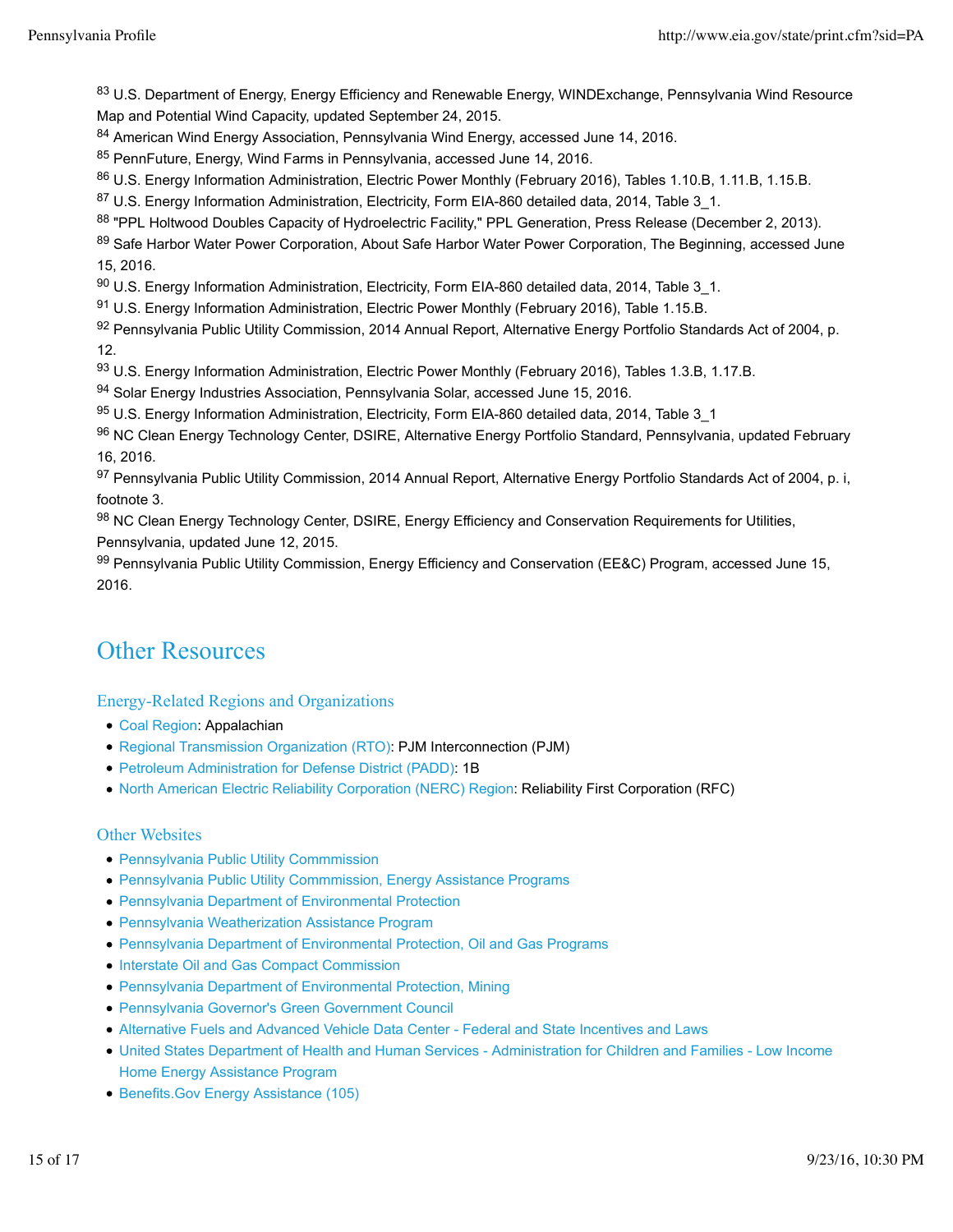- DSIRE Database of State Incentives for Renewables and Efficiency
- National Association of Regulatory Utility Commissioners (NARUC)
- National Association of State Energy Officials (NASEO)
- National Conference of State Legislatures (NCSL)-Issues and Research News Highlights: Issues and Research - Energy
- National Renewable Energy Laboratory (NREL)-Dynamic Maps, Geographic Information System (GIS) Data and Analysis Tools - Maps
- U.S. Geological Survey (USGS) Maps, Imagery, and Publications Maps

Email suggestions for additional Pennsylvania website resources to: states@eia.gov.